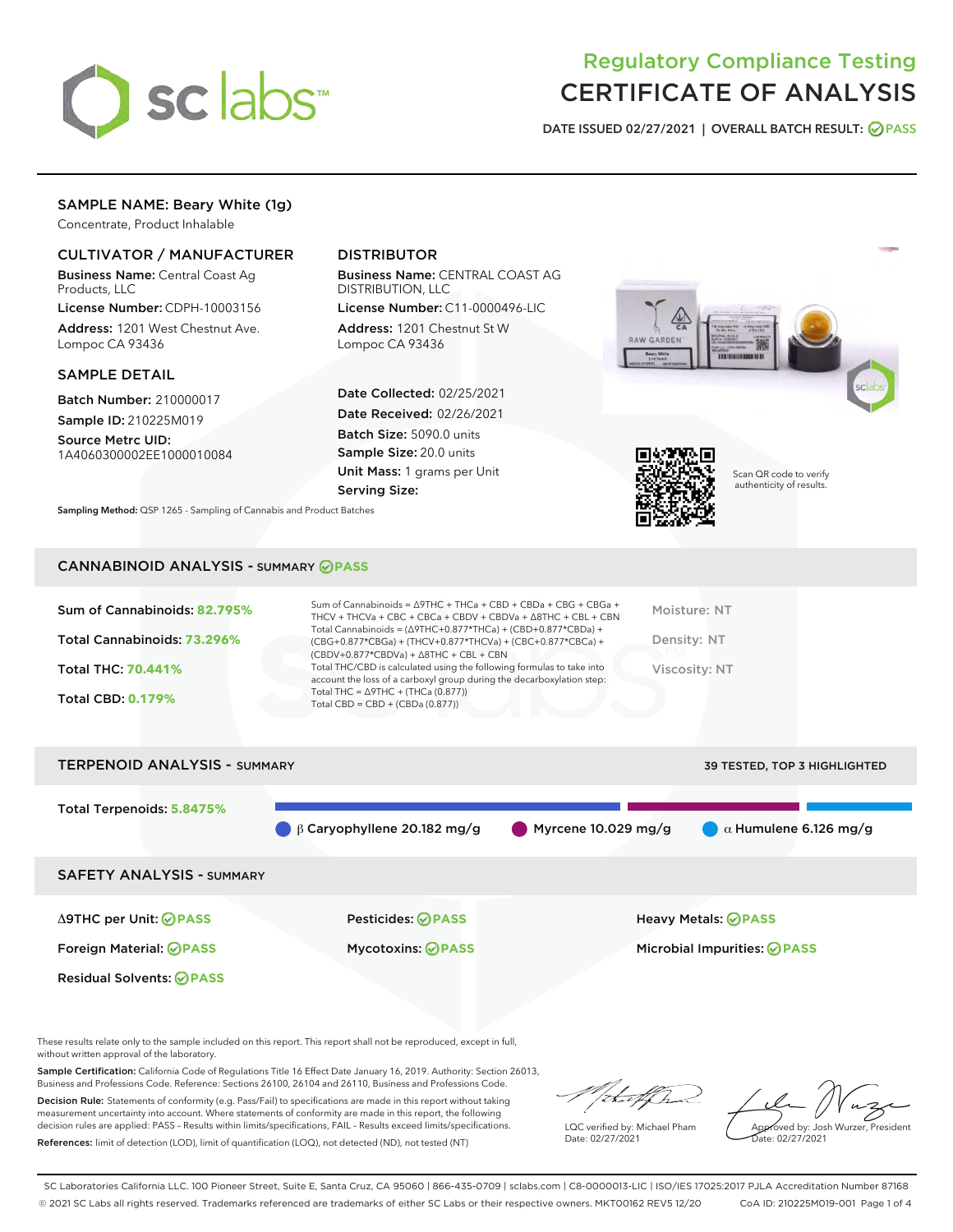



BEARY WHITE (1G) | DATE ISSUED 02/27/2021 | OVERALL BATCH RESULT: @ PASS

## CANNABINOID TEST RESULTS - 02/26/2021 2 PASS

Tested by high-performance liquid chromatography with diode-array detection (HPLC-DAD). **Method:** QSP 1157 - Analysis of Cannabinoids by HPLC-DAD

TOTAL CANNABINOIDS: **73.296%** Total Cannabinoids (Total THC) + (Total CBD) + (Total CBG) + (Total THCV) + (Total CBC) +

(Total CBDV) + ∆8THC + CBL + CBN

TOTAL THC: **70.441%** Total THC (∆9THC+0.877\*THCa)

TOTAL CBD: **0.179%**

Total CBD (CBD+0.877\*CBDa)

Total CBG (CBG+0.877\*CBGa) TOTAL THCV: 0.438% Total THCV (THCV+0.877\*THCVa)

TOTAL CBG: 1.43%

TOTAL CBC: 0.808% Total CBC (CBC+0.877\*CBCa)

TOTAL CBDV: ND Total CBDV (CBDV+0.877\*CBDVa)

| <b>COMPOUND</b>            | LOD/LOQ<br>(mg/g) | <b>MEASUREMENT</b><br><b>UNCERTAINTY</b><br>(mg/g) | <b>RESULT</b><br>(mg/g) | <b>RESULT</b><br>(%) |
|----------------------------|-------------------|----------------------------------------------------|-------------------------|----------------------|
| <b>THCa</b>                | 0.05/0.14         | ±19.133                                            | 744.47                  | 74.447               |
| <b>A9THC</b>               | 0.06 / 0.26       | ±1.772                                             | 51.51                   | 5.151                |
| <b>CBGa</b>                | 0.1 / 0.2         | ±0.66                                              | 12.7                    | 1.27                 |
| <b>CBCa</b>                | 0.07/0.28         | ±0.406                                             | 8.30                    | 0.830                |
| <b>THCVa</b>               | 0.07/0.20         | ±0.238                                             | 5.00                    | 0.500                |
| <b>CBG</b>                 | 0.06/0.19         | ±0.123                                             | 3.13                    | 0.313                |
| <b>CBDa</b>                | 0.02/0.19         | ±0.060                                             | 2.04                    | 0.204                |
| <b>CBC</b>                 | 0.2/0.5           | ±0.02                                              | 0.8                     | 0.08                 |
| $\triangle$ 8THC           | 0.1 / 0.4         | N/A                                                | <b>ND</b>               | <b>ND</b>            |
| <b>THCV</b>                | 0.1/0.2           | N/A                                                | <b>ND</b>               | <b>ND</b>            |
| <b>CBD</b>                 | 0.07/0.29         | N/A                                                | <b>ND</b>               | <b>ND</b>            |
| <b>CBDV</b>                | 0.04 / 0.15       | N/A                                                | <b>ND</b>               | <b>ND</b>            |
| <b>CBDVa</b>               | 0.03/0.53         | N/A                                                | <b>ND</b>               | <b>ND</b>            |
| <b>CBL</b>                 | 0.06 / 0.24       | N/A                                                | <b>ND</b>               | <b>ND</b>            |
| <b>CBN</b>                 | 0.1/0.3           | N/A                                                | <b>ND</b>               | <b>ND</b>            |
| <b>SUM OF CANNABINOIDS</b> |                   |                                                    | 827.95 mg/g             | 82.795%              |

#### **UNIT MASS: 1 grams per Unit**

| ∆9THC per Unit                         | 1120 per-package limit | <b>PASS</b><br>51.51 mg/unit |
|----------------------------------------|------------------------|------------------------------|
| <b>Total THC per Unit</b>              |                        | 704.41 mg/unit               |
| <b>CBD per Unit</b>                    |                        | <b>ND</b>                    |
| <b>Total CBD per Unit</b>              |                        | $1.79$ mg/unit               |
| <b>Sum of Cannabinoids</b><br>per Unit |                        | 827.95 mg/unit               |
| <b>Total Cannabinoids</b><br>per Unit  |                        | 732.96 mg/unit               |
| <b>MOISTURE TEST RESULT</b>            | DENSITY TEST RESULT    | <b>VISCOSITY TEST RESULT</b> |

**MOISTURE TEST RESULT**

Not Tested

Not Tested

Not Tested

## TERPENOID TEST RESULTS - 02/27/2021

Terpene analysis utilizing gas chromatography-flame ionization detection (GC-FID). Terpenes are the aromatic compounds that endow cannabis with their unique scent and effect. Following are the primary terpenes detected. **Method:** QSP 1192 - Analysis of Terpenoids by GC-FID

| <b>COMPOUND</b>         | LOD/LOQ<br>(mg/g) | <b>MEASUREMENT</b><br><b>UNCERTAINTY</b><br>(mg/g) | <b>RESULT</b><br>(mg/g)                         | <b>RESULT</b><br>(%) |
|-------------------------|-------------------|----------------------------------------------------|-------------------------------------------------|----------------------|
| $\beta$ Caryophyllene   | 0.004 / 0.012     | ±0.7185                                            | 20.182                                          | 2.0182               |
| <b>Myrcene</b>          | 0.008 / 0.025     | ±0.1294                                            | 10.029                                          | 1.0029               |
| $\alpha$ Humulene       | 0.009/0.029       | ±0.1966                                            | 6.126                                           | 0.6126               |
| Limonene                | 0.005 / 0.016     | ±0.0866                                            | 6.058                                           | 0.6058               |
| $\alpha$ Bisabolol      | 0.008 / 0.026     | ±0.2163                                            | 4.051                                           | 0.4051               |
| <b>Nerolidol</b>        | 0.009 / 0.028     | ±0.1265                                            | 2.011                                           | 0.2011               |
| Linalool                | 0.009 / 0.032     | ±0.0668                                            | 1.759                                           | 0.1759               |
| Ocimene                 | 0.011 / 0.038     | ±0.0458                                            | 1.426                                           | 0.1426               |
| Caryophyllene<br>Oxide  | 0.010 / 0.033     | ±0.0553                                            | 1.202                                           | 0.1202               |
| Terpineol               | 0.016 / 0.055     | ±0.0684                                            | 1.114                                           | 0.1114               |
| Valencene               | 0.009 / 0.030     | ±0.0757                                            | 1.099                                           | 0.1099               |
| Fenchol                 | 0.010 / 0.034     | ±0.0340                                            | 0.879                                           | 0.0879               |
| $\beta$ Pinene          | 0.004 / 0.014     | ±0.0071                                            | 0.621                                           | 0.0621               |
| trans-β-Farnesene       | 0.008 / 0.025     | ±0.0163                                            | 0.459                                           | 0.0459               |
| Terpinolene             | 0.008 / 0.026     | ±0.0090                                            | 0.441                                           | 0.0441               |
| <b>Borneol</b>          | 0.005 / 0.016     | ±0.0138                                            | 0.329                                           | 0.0329               |
| $\alpha$ Pinene         | 0.005 / 0.017     | ±0.0027                                            | 0.309                                           | 0.0309               |
| Fenchone                | 0.009 / 0.028     | ±0.0036                                            | 0.123                                           | 0.0123               |
| Guaiol                  | 0.009 / 0.030     | ±0.0034                                            | 0.073                                           | 0.0073               |
| Camphene                | 0.005 / 0.015     | ±0.0007                                            | 0.062                                           | 0.0062               |
| Citronellol             | 0.003 / 0.010     | ±0.0017                                            | 0.034                                           | 0.0034               |
| Sabinene Hydrate        | 0.006 / 0.022     | ±0.0011                                            | 0.029                                           | 0.0029               |
| $\gamma$ Terpinene      | 0.006 / 0.018     | ±0.0004                                            | 0.021                                           | 0.0021               |
| Nerol                   | 0.003 / 0.011     | ±0.0009                                            | 0.020                                           | 0.0020               |
| Sabinene                | 0.004 / 0.014     | ±0.0002                                            | 0.018                                           | 0.0018               |
| $\alpha$ Phellandrene   | 0.006 / 0.020     | N/A                                                | <loq< th=""><th><loq< th=""></loq<></th></loq<> | <loq< th=""></loq<>  |
| 3 Carene                | 0.005 / 0.018     | N/A                                                | <loq< th=""><th><loq< th=""></loq<></th></loq<> | <loq< th=""></loq<>  |
| $\alpha$ Terpinene      | 0.005 / 0.017     | N/A                                                | <loq< th=""><th><loq< th=""></loq<></th></loq<> | <loq< th=""></loq<>  |
| Eucalyptol              | 0.006 / 0.018     | N/A                                                | <loq< th=""><th><loq< th=""></loq<></th></loq<> | <loq< th=""></loq<>  |
| p-Cymene                | 0.005 / 0.016     | N/A                                                | <b>ND</b>                                       | <b>ND</b>            |
| (-)-Isopulegol          | 0.005 / 0.016     | N/A                                                | ND                                              | ND                   |
| Camphor                 | 0.006 / 0.019     | N/A                                                | ND                                              | <b>ND</b>            |
| Isoborneol              | 0.004 / 0.012     | N/A                                                | ND                                              | ND                   |
| Menthol                 | 0.008 / 0.025     | N/A                                                | ND                                              | <b>ND</b>            |
| R-(+)-Pulegone          | 0.003 / 0.011     | N/A                                                | ND                                              | <b>ND</b>            |
| Geraniol                | 0.002 / 0.007     | N/A                                                | ND                                              | ND                   |
| <b>Geranyl Acetate</b>  | 0.004 / 0.014     | N/A                                                | ND                                              | ND                   |
| $\alpha$ Cedrene        | 0.005 / 0.016     | N/A                                                | ND                                              | <b>ND</b>            |
| Cedrol                  | 0.008 / 0.027     | N/A                                                | ND                                              | ND                   |
| <b>TOTAL TERPENOIDS</b> |                   |                                                    | 58.475 mg/g                                     | 5.8475%              |

SC Laboratories California LLC. 100 Pioneer Street, Suite E, Santa Cruz, CA 95060 | 866-435-0709 | sclabs.com | C8-0000013-LIC | ISO/IES 17025:2017 PJLA Accreditation Number 87168 © 2021 SC Labs all rights reserved. Trademarks referenced are trademarks of either SC Labs or their respective owners. MKT00162 REV5 12/20 CoA ID: 210225M019-001 Page 2 of 4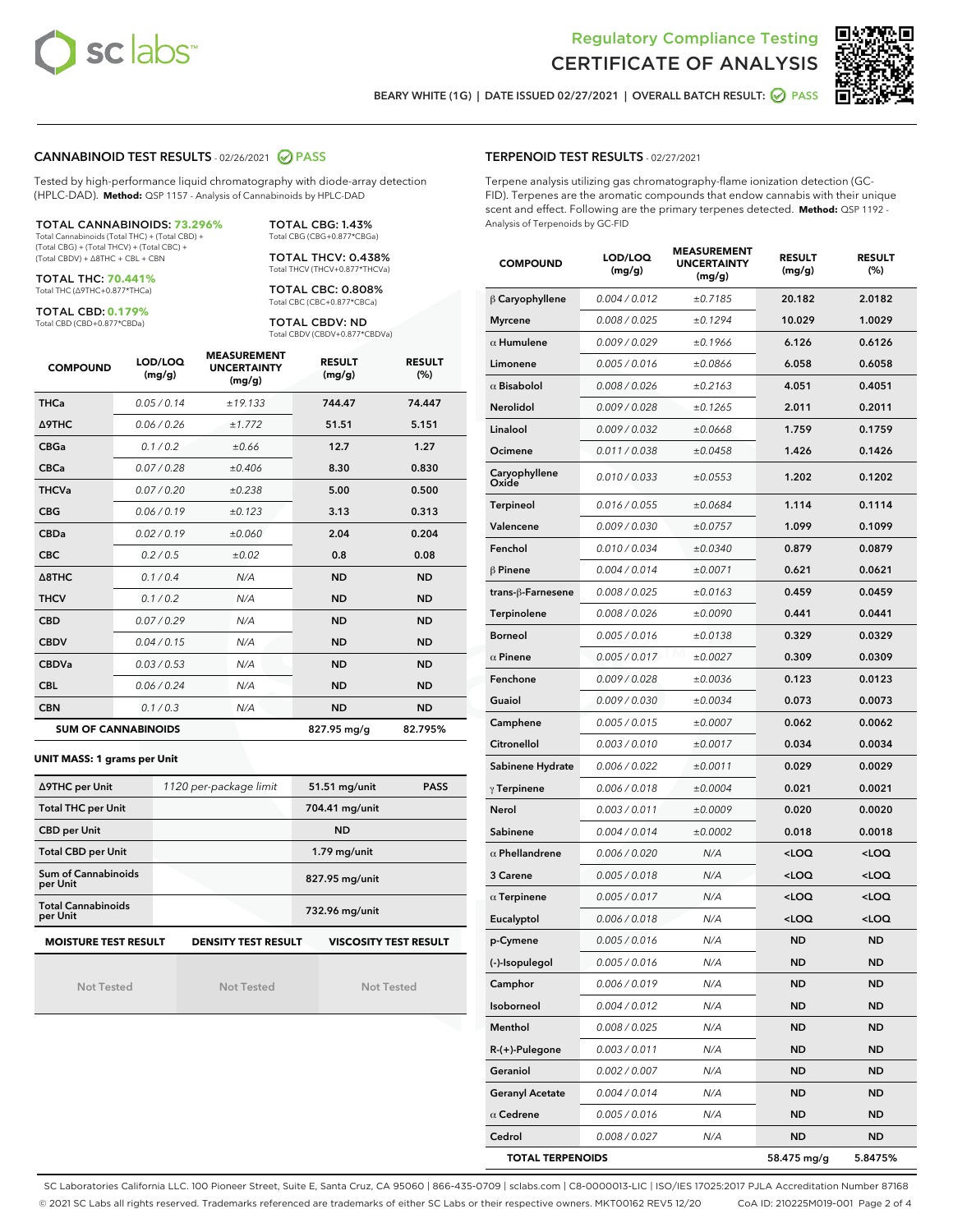



BEARY WHITE (1G) | DATE ISSUED 02/27/2021 | OVERALL BATCH RESULT: @ PASS

## CATEGORY 1 PESTICIDE TEST RESULTS - 02/27/2021 2 PASS

Pesticide and plant growth regulator analysis utilizing high-performance liquid chromatography-mass spectrometry (HPLC-MS) or gas chromatography-mass spectrometry (GC-MS). \*GC-MS utilized where indicated. **Method:** QSP 1212 - Analysis of Pesticides and Mycotoxins by LC-MS or QSP 1213 - Analysis of Pesticides by GC-MS

| <b>COMPOUND</b>             | LOD/LOQ<br>$(\mu g/g)$ | <b>ACTION</b><br>LIMIT<br>$(\mu g/g)$ | <b>MEASUREMENT</b><br><b>UNCERTAINTY</b><br>$(\mu g/g)$ | <b>RESULT</b><br>$(\mu g/g)$ | <b>RESULT</b> |
|-----------------------------|------------------------|---------------------------------------|---------------------------------------------------------|------------------------------|---------------|
| Aldicarb                    | 0.03 / 0.08            | $\ge$ LOD                             | N/A                                                     | <b>ND</b>                    | <b>PASS</b>   |
| Carbofuran                  | 0.02 / 0.05            | $\ge$ LOD                             | N/A                                                     | <b>ND</b>                    | <b>PASS</b>   |
| Chlordane*                  | 0.03 / 0.08            | $\ge$ LOD                             | N/A                                                     | <b>ND</b>                    | <b>PASS</b>   |
| Chlorfenapyr*               | 0.03/0.10              | $\ge$ LOD                             | N/A                                                     | <b>ND</b>                    | <b>PASS</b>   |
| Chlorpyrifos                | 0.02 / 0.06            | $\ge$ LOD                             | N/A                                                     | <b>ND</b>                    | <b>PASS</b>   |
| Coumaphos                   | 0.02 / 0.07            | $\ge$ LOD                             | N/A                                                     | <b>ND</b>                    | <b>PASS</b>   |
| Daminozide                  | 0.02/0.07              | $\ge$ LOD                             | N/A                                                     | <b>ND</b>                    | <b>PASS</b>   |
| <b>DDVP</b><br>(Dichlorvos) | 0.03/0.09              | $\ge$ LOD                             | N/A                                                     | <b>ND</b>                    | <b>PASS</b>   |
| Dimethoate                  | 0.03 / 0.08            | $>$ LOD                               | N/A                                                     | <b>ND</b>                    | <b>PASS</b>   |
| Ethoprop(hos)               | 0.03/0.10              | $\ge$ LOD                             | N/A                                                     | <b>ND</b>                    | <b>PASS</b>   |
| Etofenprox                  | 0.02/0.06              | $>$ LOD                               | N/A                                                     | <b>ND</b>                    | <b>PASS</b>   |
| Fenoxycarb                  | 0.03/0.08              | $>$ LOD                               | N/A                                                     | <b>ND</b>                    | <b>PASS</b>   |
| Fipronil                    | 0.03 / 0.08            | $>$ LOD                               | N/A                                                     | <b>ND</b>                    | <b>PASS</b>   |
| Imazalil                    | 0.02/0.06              | $>$ LOD                               | N/A                                                     | <b>ND</b>                    | <b>PASS</b>   |
| <b>Methiocarb</b>           | 0.02 / 0.07            | $\ge$ LOD                             | N/A                                                     | <b>ND</b>                    | <b>PASS</b>   |
| Methyl<br>parathion         | 0.03/0.10              | $\ge$ LOD                             | N/A                                                     | <b>ND</b>                    | <b>PASS</b>   |
| <b>Mevinphos</b>            | 0.03/0.09              | $\ge$ LOD                             | N/A                                                     | <b>ND</b>                    | <b>PASS</b>   |
| Paclobutrazol               | 0.02 / 0.05            | $\ge$ LOD                             | N/A                                                     | <b>ND</b>                    | <b>PASS</b>   |
| Propoxur                    | 0.03 / 0.09            | $\ge$ LOD                             | N/A                                                     | <b>ND</b>                    | <b>PASS</b>   |
| Spiroxamine                 | 0.03 / 0.08            | $\ge$ LOD                             | N/A                                                     | <b>ND</b>                    | <b>PASS</b>   |
| Thiacloprid                 | 0.03/0.10              | $\ge$ LOD                             | N/A                                                     | <b>ND</b>                    | <b>PASS</b>   |

#### CATEGORY 2 PESTICIDE TEST RESULTS - 02/27/2021 @ PASS

| <b>COMPOUND</b>   | LOD/LOQ<br>$(\mu g/g)$ | <b>ACTION</b><br><b>LIMIT</b><br>$(\mu g/g)$ | <b>MEASUREMENT</b><br><b>UNCERTAINTY</b><br>$(\mu g/g)$ | <b>RESULT</b><br>$(\mu g/g)$ | <b>RESULT</b> |
|-------------------|------------------------|----------------------------------------------|---------------------------------------------------------|------------------------------|---------------|
| Abamectin         | 0.03/0.10              | 0.1                                          | N/A                                                     | <b>ND</b>                    | <b>PASS</b>   |
| Acephate          | 0.02/0.07              | 0.1                                          | N/A                                                     | <b>ND</b>                    | <b>PASS</b>   |
| Acequinocyl       | 0.02/0.07              | 0.1                                          | N/A                                                     | <b>ND</b>                    | <b>PASS</b>   |
| Acetamiprid       | 0.02/0.05              | 0.1                                          | N/A                                                     | <b>ND</b>                    | <b>PASS</b>   |
| Azoxystrobin      | 0.02/0.07              | 0.1                                          | N/A                                                     | <b>ND</b>                    | <b>PASS</b>   |
| <b>Bifenazate</b> | 0.01/0.04              | 0.1                                          | N/A                                                     | <b>ND</b>                    | <b>PASS</b>   |
| <b>Bifenthrin</b> | 0.02/0.05              | 3                                            | N/A                                                     | <b>ND</b>                    | <b>PASS</b>   |
| <b>Boscalid</b>   | 0.03/0.09              | 0.1                                          | N/A                                                     | <b>ND</b>                    | <b>PASS</b>   |

|  | <b>CATEGORY 2 PESTICIDE TEST RESULTS</b> - 02/27/2021 continued |  |  |  |
|--|-----------------------------------------------------------------|--|--|--|
|--|-----------------------------------------------------------------|--|--|--|

| <b>COMPOUND</b>               | LOD/LOQ<br>(µg/g) | <b>ACTION</b><br>LIMIT<br>(µg/g) | <b>MEASUREMENT</b><br><b>UNCERTAINTY</b><br>(µg/g) | <b>RESULT</b><br>(µg/g) | <b>RESULT</b> |
|-------------------------------|-------------------|----------------------------------|----------------------------------------------------|-------------------------|---------------|
| Captan                        | 0.19 / 0.57       | 0.7                              | N/A                                                | <b>ND</b>               | <b>PASS</b>   |
| Carbaryl                      | 0.02 / 0.06       | 0.5                              | N/A                                                | <b>ND</b>               | <b>PASS</b>   |
| Chlorantranilip-<br>role      | 0.04 / 0.12       | 10                               | N/A                                                | ND                      | <b>PASS</b>   |
| Clofentezine                  | 0.03 / 0.09       | 0.1                              | N/A                                                | <b>ND</b>               | <b>PASS</b>   |
| Cyfluthrin                    | 0.12 / 0.38       | $\overline{c}$                   | N/A                                                | <b>ND</b>               | <b>PASS</b>   |
| Cypermethrin                  | 0.11 / 0.32       | 1                                | N/A                                                | <b>ND</b>               | <b>PASS</b>   |
| Diazinon                      | 0.02 / 0.05       | 0.1                              | N/A                                                | <b>ND</b>               | <b>PASS</b>   |
| Dimethomorph                  | 0.03 / 0.09       | $\overline{2}$                   | N/A                                                | <b>ND</b>               | <b>PASS</b>   |
| Etoxazole                     | 0.02 / 0.06       | 0.1                              | N/A                                                | <b>ND</b>               | <b>PASS</b>   |
| Fenhexamid                    | 0.03 / 0.09       | 0.1                              | N/A                                                | <b>ND</b>               | <b>PASS</b>   |
| Fenpyroximate                 | 0.02 / 0.06       | 0.1                              | N/A                                                | <b>ND</b>               | <b>PASS</b>   |
| Flonicamid                    | 0.03/0.10         | 0.1                              | N/A                                                | <b>ND</b>               | <b>PASS</b>   |
| Fludioxonil                   | 0.03 / 0.10       | 0.1                              | N/A                                                | <b>ND</b>               | <b>PASS</b>   |
| Hexythiazox                   | 0.02 / 0.07       | 0.1                              | N/A                                                | <b>ND</b>               | <b>PASS</b>   |
| Imidacloprid                  | 0.04 / 0.11       | 5                                | N/A                                                | <b>ND</b>               | <b>PASS</b>   |
| Kresoxim-methyl               | 0.02 / 0.07       | 0.1                              | N/A                                                | <b>ND</b>               | <b>PASS</b>   |
| Malathion                     | 0.03 / 0.09       | 0.5                              | N/A                                                | <b>ND</b>               | <b>PASS</b>   |
| Metalaxyl                     | 0.02 / 0.07       | 2                                | N/A                                                | <b>ND</b>               | <b>PASS</b>   |
| Methomyl                      | 0.03 / 0.10       | 1                                | N/A                                                | <b>ND</b>               | <b>PASS</b>   |
| Myclobutanil                  | 0.03 / 0.09       | 0.1                              | N/A                                                | <b>ND</b>               | <b>PASS</b>   |
| Naled                         | 0.02 / 0.07       | 0.1                              | N/A                                                | <b>ND</b>               | <b>PASS</b>   |
| Oxamyl                        | 0.04 / 0.11       | 0.5                              | N/A                                                | <b>ND</b>               | <b>PASS</b>   |
| Pentachloronitro-<br>benzene* | 0.03 / 0.09       | 0.1                              | N/A                                                | <b>ND</b>               | <b>PASS</b>   |
| Permethrin                    | 0.04 / 0.12       | 0.5                              | N/A                                                | <b>ND</b>               | <b>PASS</b>   |
| Phosmet                       | 0.03 / 0.10       | 0.1                              | N/A                                                | <b>ND</b>               | <b>PASS</b>   |
| Piperonylbu-<br>toxide        | 0.02 / 0.07       | 3                                | N/A                                                | <b>ND</b>               | <b>PASS</b>   |
| Prallethrin                   | 0.03 / 0.08       | 0.1                              | N/A                                                | <b>ND</b>               | <b>PASS</b>   |
| Propiconazole                 | 0.02 / 0.07       | 0.1                              | N/A                                                | <b>ND</b>               | <b>PASS</b>   |
| Pyrethrins                    | 0.04 / 0.12       | 0.5                              | N/A                                                | <b>ND</b>               | PASS          |
| Pyridaben                     | 0.02 / 0.07       | 0.1                              | N/A                                                | <b>ND</b>               | <b>PASS</b>   |
| Spinetoram                    | 0.02 / 0.07       | 0.1                              | N/A                                                | <b>ND</b>               | <b>PASS</b>   |
| Spinosad                      | 0.02 / 0.07       | 0.1                              | N/A                                                | <b>ND</b>               | <b>PASS</b>   |
| Spiromesifen                  | 0.02 / 0.05       | 0.1                              | N/A                                                | <b>ND</b>               | <b>PASS</b>   |
| Spirotetramat                 | 0.02 / 0.06       | 0.1                              | N/A                                                | <b>ND</b>               | <b>PASS</b>   |
| Tebuconazole                  | 0.02 / 0.07       | 0.1                              | N/A                                                | ND                      | <b>PASS</b>   |
| Thiamethoxam                  | 0.03 / 0.10       | 5                                | N/A                                                | <b>ND</b>               | <b>PASS</b>   |
| Trifloxystrobin               | 0.03 / 0.08       | 0.1                              | N/A                                                | <b>ND</b>               | <b>PASS</b>   |